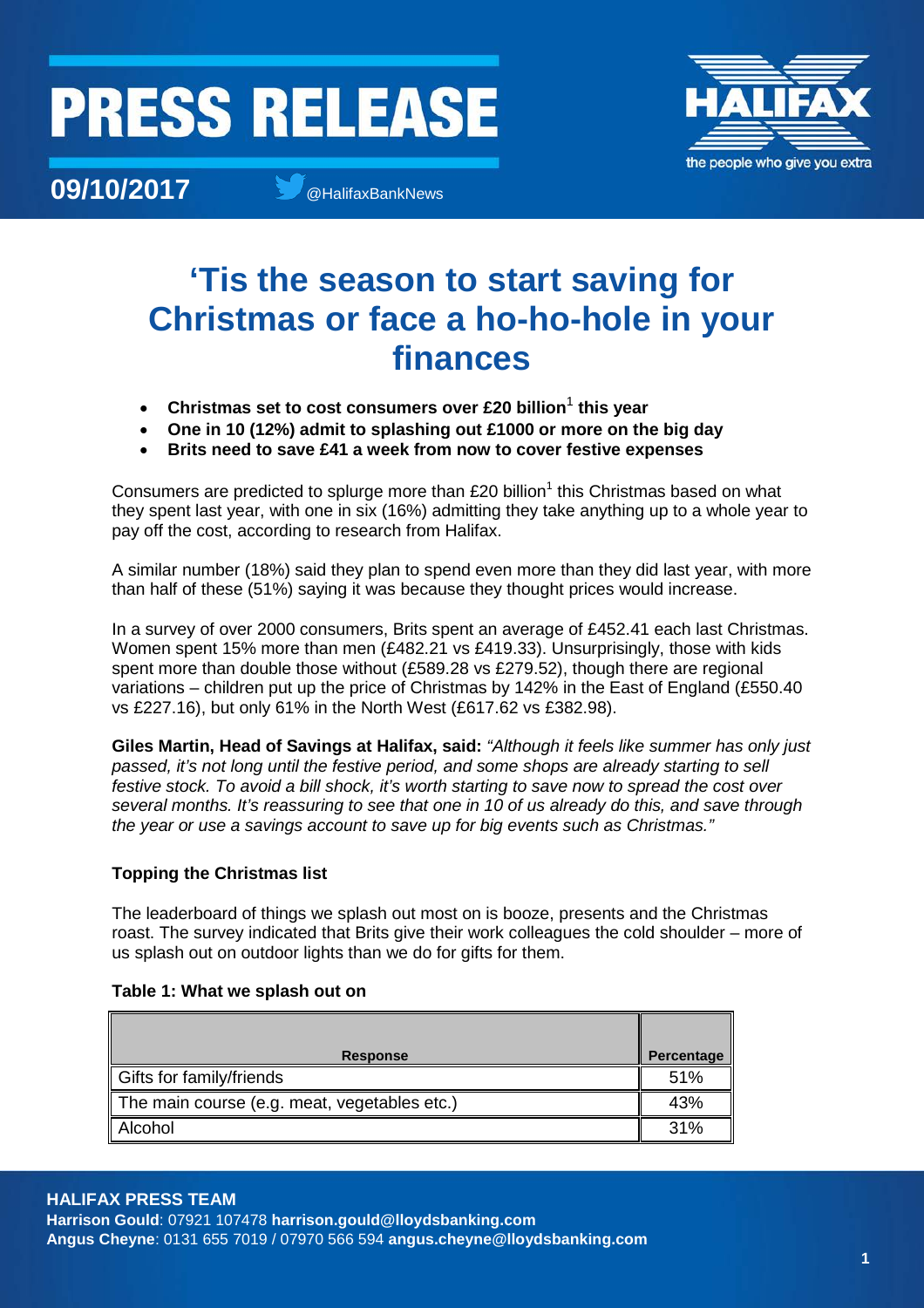# **PRESS RELEASE**



| Snacks/party food                                                   | 26% |
|---------------------------------------------------------------------|-----|
| Dessert (e.g. Christmas pudding etc.)                               | 23% |
| Christmas wrapping paper and tags                                   | 13% |
| Christmas cards                                                     | 12% |
| Mince pies                                                          | 11% |
| Tableware (e.g. centrepiece, crackers, etc.)                        | 10% |
| Attending the work Christmas party                                  | 8%  |
| Christmas trees                                                     | 7%  |
| Indoor lights/decorations                                           | 7%  |
| The venue (e.g. restaurant/pub to have Christmas lunch/dinner etc.) | 6%  |
| Outdoor lights/decorations                                          | 5%  |
| Gifts for work colleagues                                           | 3%  |
| Gifts for children's teachers<br>Course Holifoy                     | 2%  |

Source: Halifax

#### **Going cold turkey**

One in four (23%) admitted worrying about their Christmas spending, and one in 10 (8%) said they were scrooges who don't like spending any money at Christmas because everything is always too expensive. More than one in five (22%) of those who would spend less say it's because they need to save more for a rainy day.

To reduce the festive bill, people are most willing to cut back on Christmas cards. Many also admitted to re-gifting unwanted presents from the previous Christmas.

#### **Table 2: What we cut back on**

| <b>Response</b>                              | <b>Percentage</b> |
|----------------------------------------------|-------------------|
| Christmas cards                              | 28%               |
| Christmas wrapping paper and tags            | 27%               |
| Tableware (e.g. centrepiece, crackers, etc.) | 15%               |
| Indoor lights/decorations                    | 13%               |
| Christmas trees                              | 12%               |
| Gifts for work colleagues                    | 12%               |
| Outdoor lights/decorations                   | 12%               |
| Snacks/party food                            | 11%               |
| Attending the work Christmas party           | 10%               |
| Gifts for family/friends                     | 8%                |
| Alcohol                                      | 8%                |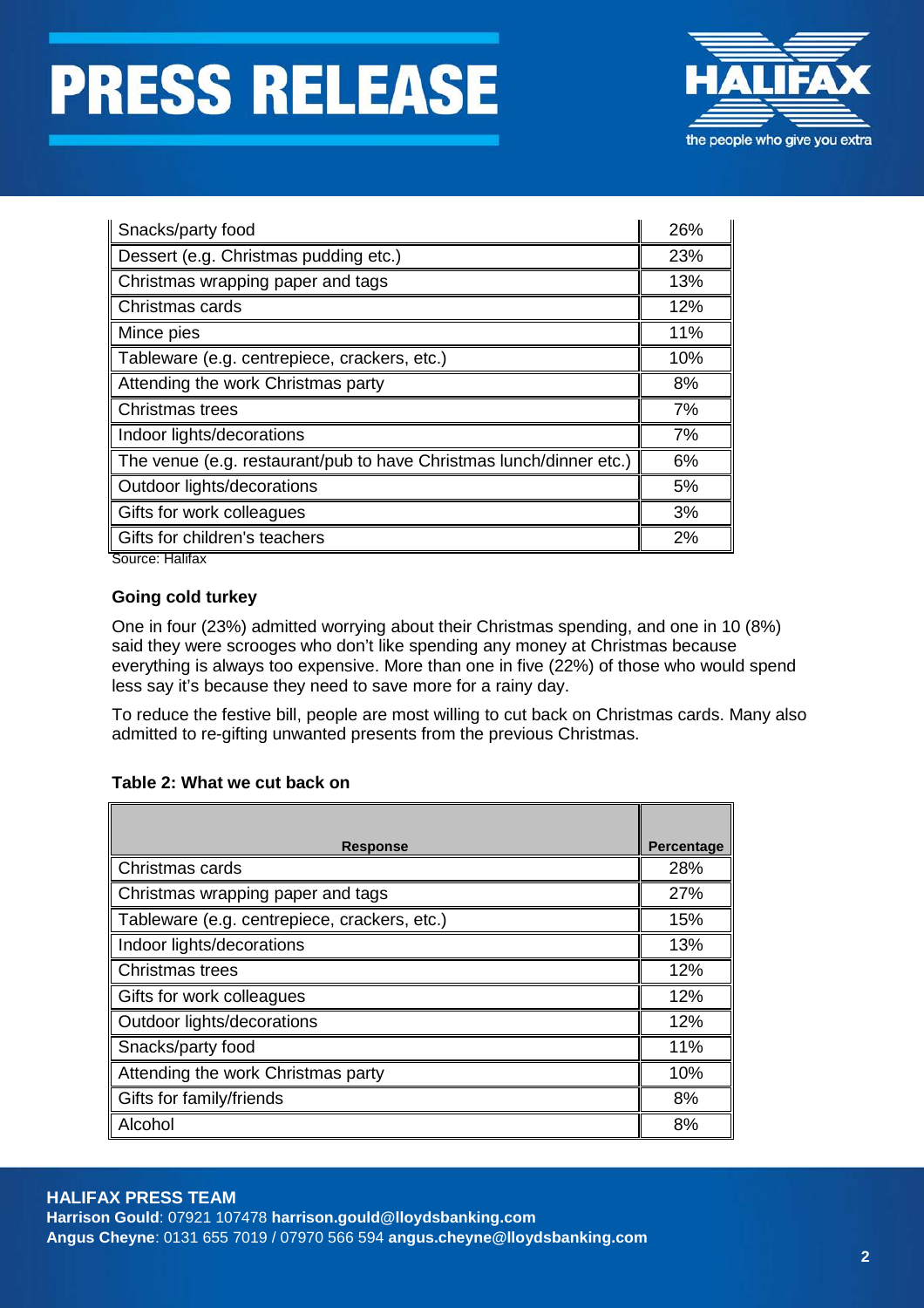## **PRESS RELEASE**



| The venue (e.g. restaurant/pub to have Christmas lunch/dinner etc.) | 8% |
|---------------------------------------------------------------------|----|
| Dessert (e.g. Christmas pudding etc.)                               | 6% |
| Mince pies                                                          | 6% |
| Gifts for children's teachers                                       | 5% |
| The main course (e.g. meat, vegetables etc.)                        | 5% |

Source: Halifax

#### **Table 3: Average amount spent on Christmas by region**

| <b>Region</b>            | <b>Amount</b> |
|--------------------------|---------------|
| <b>North East</b>        | £663.78       |
| <b>North West</b>        | £522.82       |
| Yorkshire and the Humber | £390.75       |
| East Midlands            | £412.54       |
| West Midlands            | £432.19       |
| East of England          | £408.77       |
| London                   | £408.26       |
| South East               | £458.95       |
| South West               | £422.37       |
| Wales                    | £436.73       |
| Scotland                 | £512.28       |

Source: Halifax

#### **Top tips on saving for Christmas**

- 1. **Start early:** If you put aside money every week, it will soon add up and will help spread the cost of Christmas.
- 2. **Set a budget:** Having a savings goal to aim towards can help motivate you to reach your target. Think about everything you need to budget for – Christmas cards, gifts, food, crackers, trees and decorations – then set a budget.
- 3. **Decide where to put your savings:** A savings jar is a good start for small amounts as you can see it grow, but once it builds up, it's worth considering putting it in a savings account.
- 4. **Save elsewhere:** Try foregoing your daily coffee, for example. If you save £3 a day by having one less coffee, that's more than £200 saved between now and Christmas!

**- ENDS -**